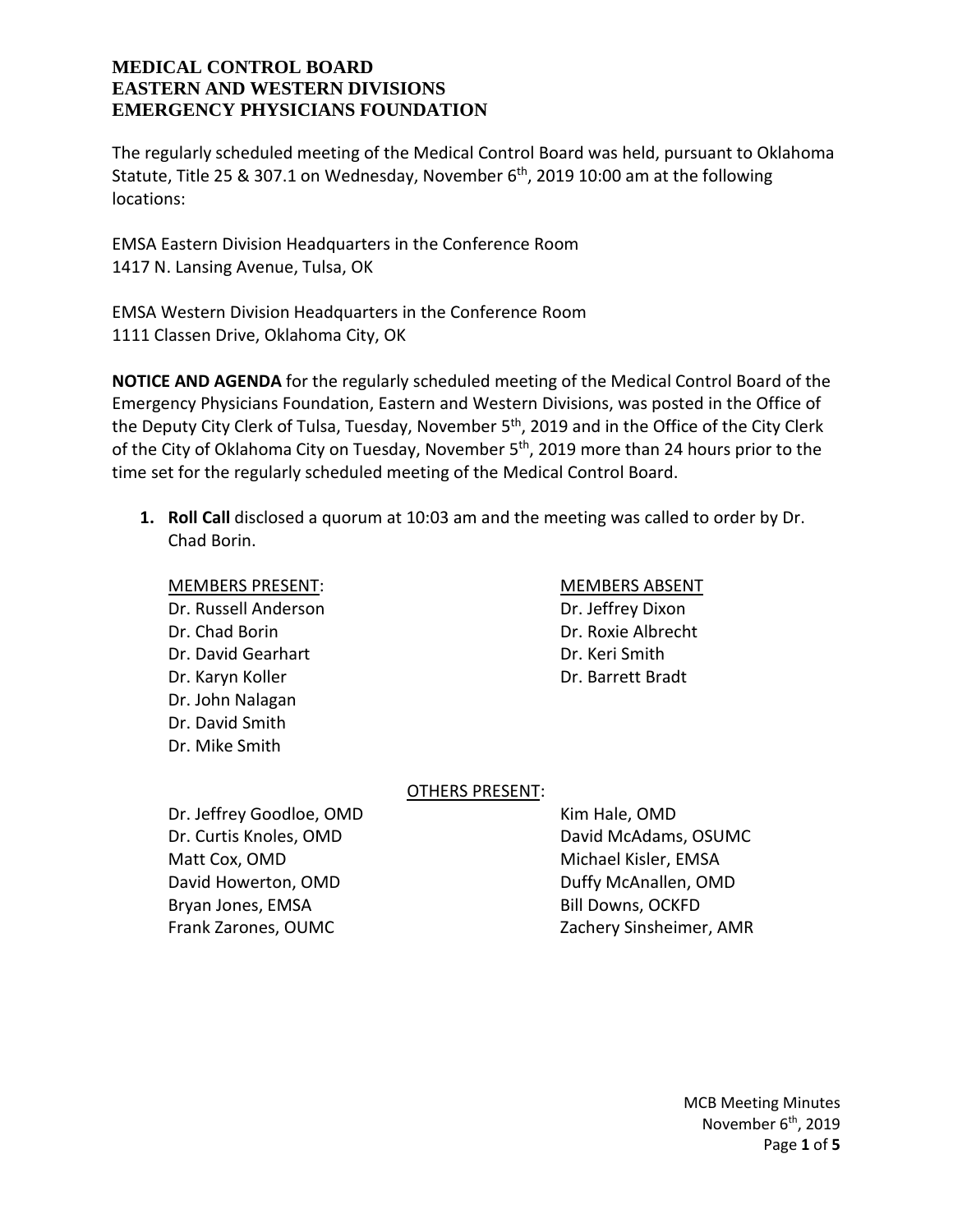#### **2. Review and Approval of September 2019 MCB Meeting Minutes**

| <b>MOTION: Dr. Mike Smith</b>                                                                                             | SECOND: Dr. David Smith                                                                                          |
|---------------------------------------------------------------------------------------------------------------------------|------------------------------------------------------------------------------------------------------------------|
| Aye:<br>Dr. Mike Smith<br>Dr. Chad Borin<br>Dr. David Gearhart<br>Dr. Karyn Koller<br>Dr. John Nalagan<br>Dr. David Smith | ABSENT<br>Dr. Jeffrey Dixon<br>Dr. Roxie Albrecht<br>Dr. Keri Smith<br>Dr. Barrett Bradt<br>Dr. Russell Anderson |
|                                                                                                                           |                                                                                                                  |

## **3. EMSA President Report**

Dr. Goodloe explained the necessity of Mr. Winham's absence related to EMSA-AMR matters. Dr. Goodloe briefly updated the board on an ongoing disagreement between EMSA and AMR, related to the contractual arrangement from back in 2013. It states that AMR can make a specified percent of profit above operational costs, with additional revenue to be returned to the authority. Some monies were being held by AMR in agreement with EMSA during federal litigations. Now that those litigations are resolved, the monies owed are due to EMSA. AMR and EMSA have differences of opinion in the amount owed. Bryan Jones from EMSA added that the monies owed to EMSA are needed for specific purposes related to future infrastructure, not current day-to-day clinical operation expenses.

Mr. Jones then reviewed AMR contractor compliance with response times for the months of August 2019 and September 2019. He went on to say he is currently working with several health care systems to contract for service BLS/SVT services to assist with patient movements ultimately helping with facility decompression. This in turn will assist with hospital throughput and hopefully decrease patient boarding in the Emergency Department, thus also decreasing EMS bed delays. He added that they need AMR operations support to continue to recruit, hire, and train EMT's in the BLS pilot program to be able to serve in that capacity.

Bryan Jones also said that EMSA just received delivery of two ECMO trucks and they are specialty care trucks, one in each division, for specialty transports. They will handle ECMO, LifeShare, and other SCT transports. Dr. Goodloe went on to add that LifeShare will have a centralized location for procuring organs from donors to also help free up beds in Emergency Departments.

Brian Jones went on to discuss the ESO model and stated that the going live date should be in February. Phase II is beginning with discussions between EMSA, ESO, and facilities to propose HDE and TrackEMS to facilitate pre-hospital HER and facility EMR connectivity. This will give the hospital an electronic copy of the HER and Track will give ED physicians vital patient information as well as replace older processes such as LifeNet to transmit 12-leads. This will be more cost effective by consolidating technologies.

> MCB Meeting Minutes November 6<sup>th</sup>, 2019 Page **2** of **5**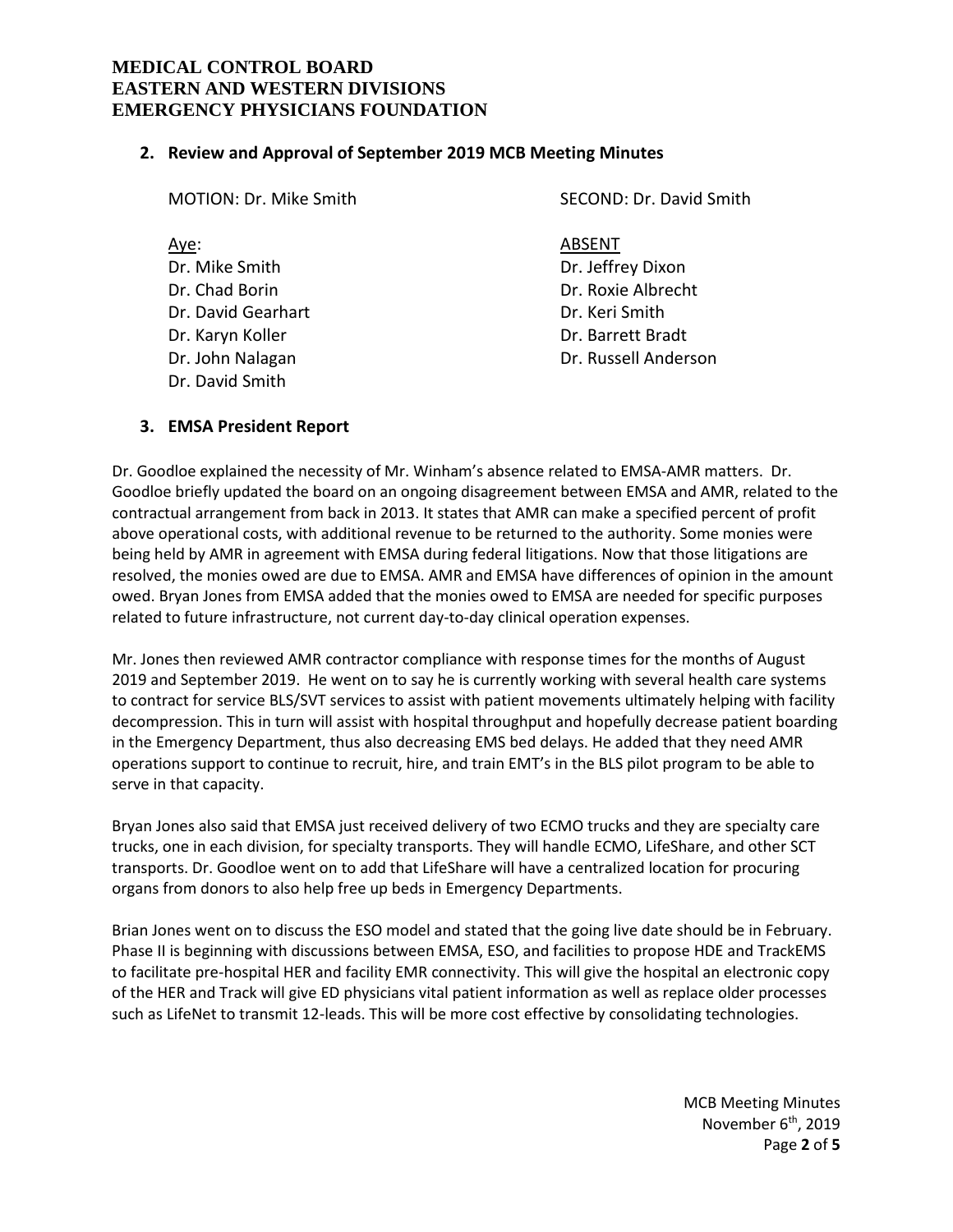# **4. Chief Medical Officer Report**

Dr. Goodloe congratulated Dr. Knoles for becoming board certified in EMS Medicine. Dr. Knoles said the Advances in EMS Medicine Conference held in October went great. He is working on ways to get greater future attendance and has already started planning for next year.

Dr. Borin brought up a concern from high divert hours listed in August and September for both OU Medical Center and Saint Francis Hospital. Dr. Goodloe said that he has already spoken with the field supervisors and they have acknowledged the issue for better communication within EMSA and Field Supervisors and with the hospitals to prevent those excessively long divert times by enforcing the established MCB policy.

## **5. Review and Approval on Protocols:**

- **3H: Waveform Capnography Adult & Pediatric**
- **5A: Chest Pain- Uncertain Etiology Adult & Pediatric**
- **16E: Aspirin**

Dr. Goodloe explained that protocol 3H is an update on how to properly calibrate the capnography equipment to get better results. 5A and 16E are updated to put more accurate age parameters in association with aspirin administration in the setting of non-traumatic chest pain.

MOTION: Dr. Mike Smith SECOND: Dr. David Smith

Dr. Russell Anderson Dr. Jeffrey Dixon Dr. Chad Borin Dr. Roxie Albrecht Dr. David Gearhart **Dr. Communist Communist Communist Communist Communist Communist Communist Communist Communist Communist Communist Communist Communist Communist Communist Communist Communist Communist Communist Communis** Dr. Karyn Koller National Broader Active Bradt Dr. Barrett Bradt Dr. John Nalagan Dr. David Smith Dr. Mike Smith

Aye: And ABSENT

MCB Meeting Minutes November 6<sup>th</sup>, 2019 Page **3** of **5**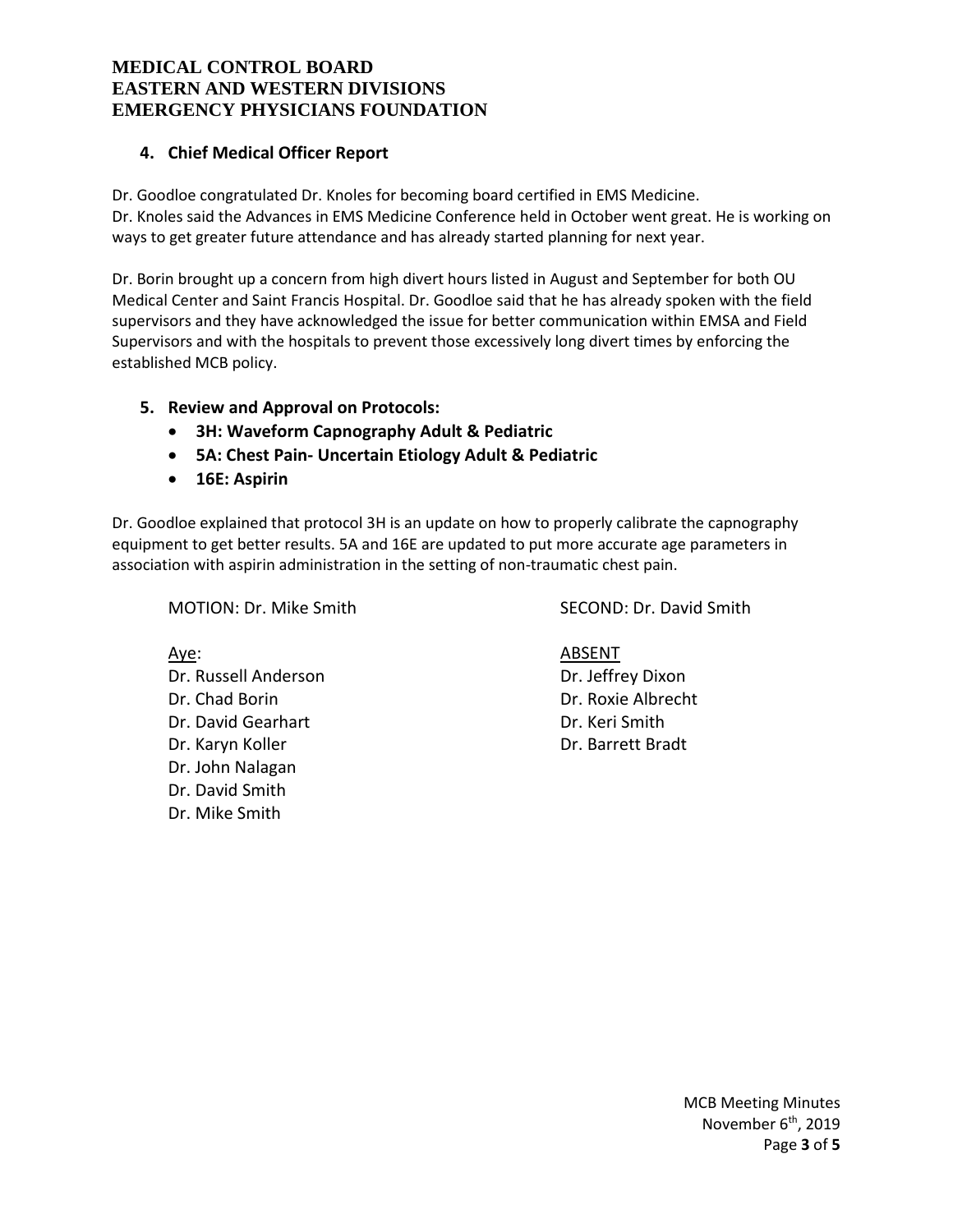#### **6. Review and Approval of July 2019 MCB Financial Statements**

Dr. Russell Anderson Dr. Jeffrey Dixon Dr. Chad Borin Dr. Roxie Albrecht Dr. David Gearhart **Dr. Keri Smith** Dr. Karyn Koller **Dr. Barrett Bradt** Dr. John Nalagan Dr. David Smith Dr. Mike Smith

## **7. Approval of 2020 MCB Meeting Dates**

MOTION: Dr. David Smith SECOND: Dr. Mike Smith

Aye: And ABSENT Dr. David Gearhart Dr. Keri Smith Dr. John Nalagan

Dr. Russell Anderson Dr. Jeffrey Dixon Dr. Chad Borin Dr. Roxie Albrecht Dr. Karyn Koller National Broadt Dr. Barrett Bradt

#### **8. Information Items**

Dr. David Smith Dr. Mike Smith

Dr. Knoles brought in the new Handtevy system pediatric care kits that have been placed on the ambulances and fire apparatus. He said they have started using them with great success.

## **9. New Business**

**10. Next Meeting – January 15, 2020**

MCB Meeting Minutes November 6<sup>th</sup>, 2019 Page **4** of **5**

MOTION: Dr. Mike Smith SECOND: Dr. Russell Anderson

Aye: And ABSENT